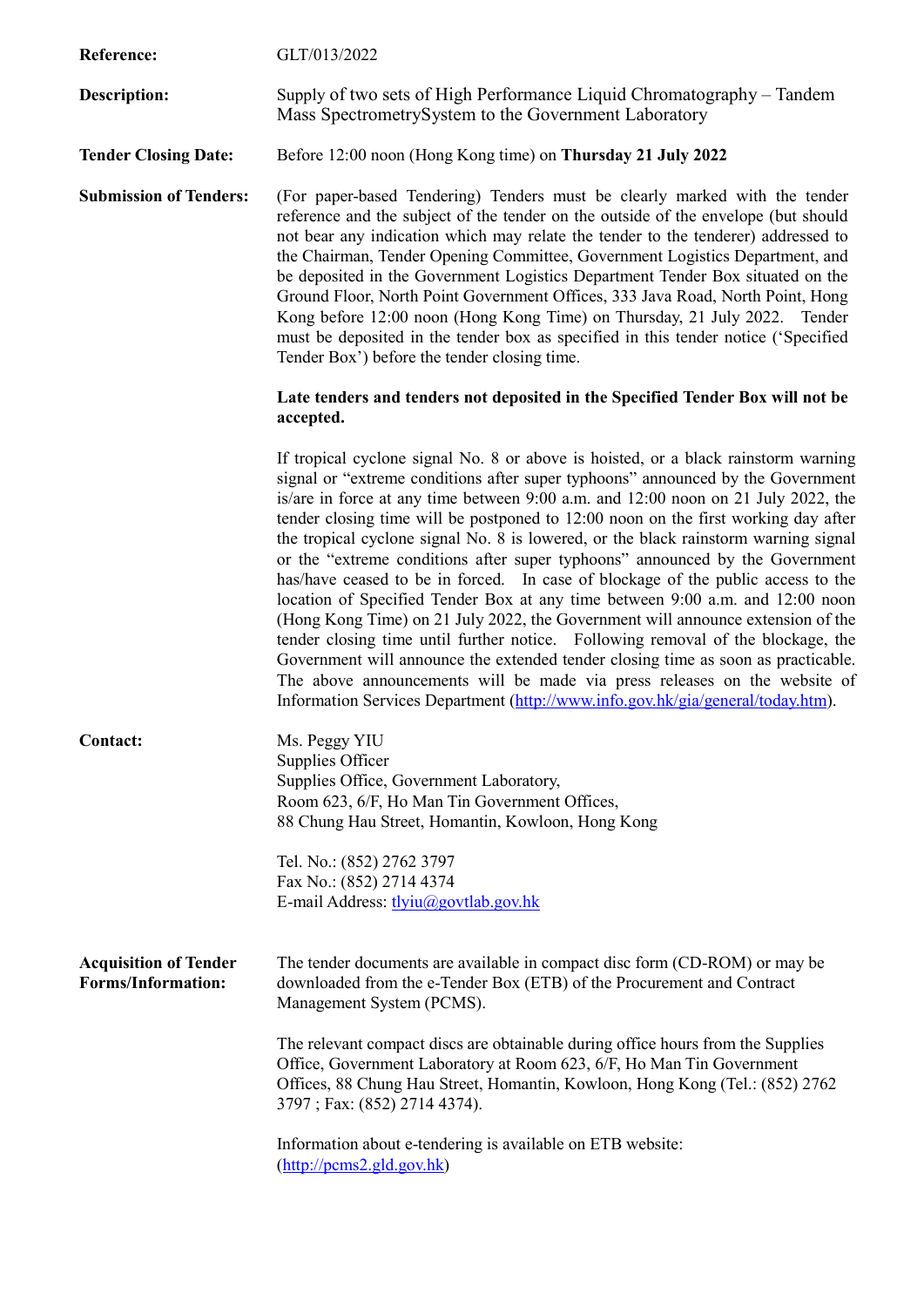招標編號: GLT/013/2022

投標項目: 招標承投為政府化驗所供應兩台高效液相色譜質譜聯用儀系統

截標日期: 2022 年 7 月 21 日星期四正午 12 時 (香港時間)

招標詳情: (就紙張式投標而言) 投標者必須在信封面註明招標編號、投標項目(但不得有 任何記認,使人認出投標者的身分)及「政府物流服務署開標委員會主席收」。 投標者必須於 2022 年 7 月 21 日星期四中午 12 時 (香港時間)前, 把投標 書放入設於香港北角渣華道 333 號北角政府合署地下的「政府物流服務署投標 箱」內。投摽者必須在截標時間前把投摽書放入本招標公告指明的投標箱(「指 明投標箱」)。

## 逾期遞交或未有放入指明投標箱的投摽書,概不受理。

如在 2022 年 7 月 21 日上午 9 時至正午 12 時期間,八號或以上的熱帶氣旋 警告信號,黑色暴雨警告信號或政府因超強颱風引致而公布的「極端情況」正 在生效,截標時間將延至改發較低的熱帶氣旋警告信號,黑色暴雨警告信號或 政府因超強颱風引致而公布的「極端情況」停止生效後首個工作天正午 12 時。 如在 2022 年 7 月 21 日上午 9 時至正午 12 時 (香港時間)的任何時間內,通 往指明投摽箱位置的公眾通道受阻,政府會宣布延長截標時間,直至另行通知。 當通道重開後,政府會盡快公布已推遲的截標時間。上述公布事項會於政府新 聞處網頁以新聞稿方式宣布[\(http://www.info.gov.hk/gia/general/ctoday.htm\)](http://www.info.gov.hk/gia/general/ctoday.htm) 。

聯絡人: 饒子玲女士

物料供應主任 政府化驗所 物料供應室 香港九龍何文田忠孝街八十八號何文田政府合署 6 樓 623 室 電話號碼 : (852) 2762 3797 傳真號碼 : (852) 2714 4374 電郵 : tlyiu@govtlab.gov.hk

索取投標表格 及其他資料: 招標文件以唯讀光碟形式發出或可從採購及合約管理系統內的電子投標箱下 載。

> 有關唯讀光碟可於辦公時間內在香港九龍何文田忠孝街八十八號何文田政府合 署 6 樓 623 室政府化驗所物料供應室(電話:(852)27623797;傳真:(852)27144374) 索取。

有關電子投標的資料,載於電子投標箱網站 (https://pcms2.gld.gov.hk)。